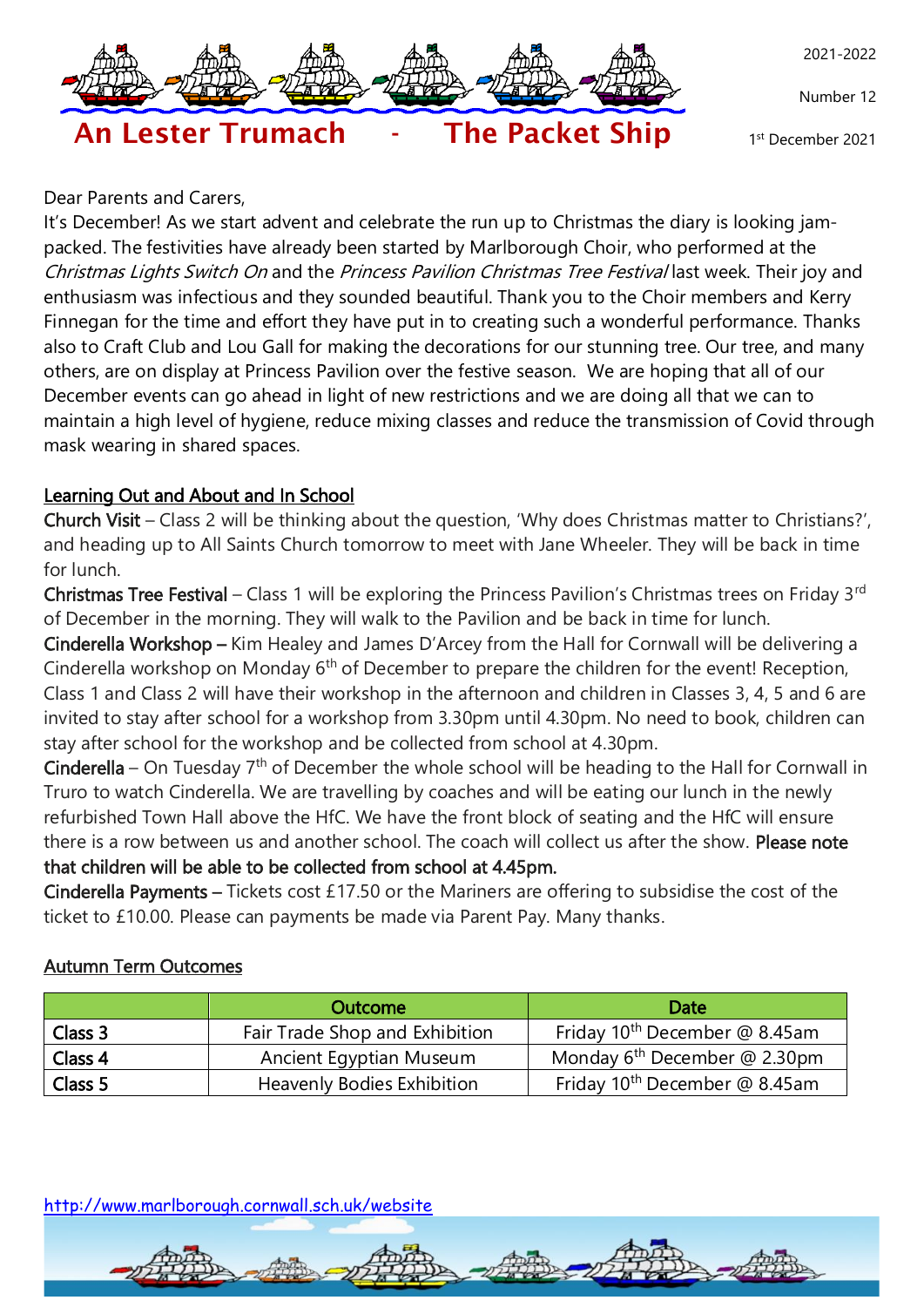# Christmas Performances

**Trebah Garden of Lights -** On the 9<sup>th</sup> of December children will be parading with jam jar lanterns at Trebah. Please can families arrive in good time to be able to be at the reception at their allocated ticket time. Families will then need to bring children to the amphitheatre at 5pm, where class teachers will meet the children to sing some festive songs.

Apologies again for the limited availability of tickets for Trebah's Garden of Lights. There have been some very kind families who have donated 'spare' tickets to families without, enabling more children to take part in the event. The Mariners are happy to support the swap of any donated tickets and reallocate tickets with the intention of allowing the maximum number of children to attend. Please see the details below. As we have pushed Trebah to the full capacity, they are asking if families could try to car share as much as possible as parking is limited.



The Big Little Nativity - Reception, Class 1 and Class 2's The Big Little Nativity will be performed on 14<sup>th</sup> and 15<sup>th</sup> of December at 5.30pm and on 15<sup>th</sup> December in the afternoon at 2.15pm. A booking form will be sent home tomorrow to allocate 2 tickets per family initially. Please can this form be returned to school by Monday  $6<sup>th</sup>$  December.

Christmas On The Beach – PLEASE NOTE THE CHANGE OF TIME AND VENUE FROM LAST WEEK'S NEWSLETTER - Children in Classes 3 to 6 will be performing their Christmas songs and displaying their lanterns on Swanpool Beach on Thursday 16<sup>th</sup> December for families to watch. Please can children assemble at 4.45pm at the top of Swanpool Beach, ready to parade with the lanterns and sing on the beach at 5pm.

## Jam Jars Please!

Please can we have donations of jam jars for our lantern making. Each child in Classes 3, 4 5 and 6 will need one so please bring in as many as you can! Thanks

## Christmas dinner

The amazing kitchen team will be cooking up a Christmas dinner with all the trimmings on Wednesday 8<sup>th</sup> of December. Turkey or veggie options are available to book on ParentPay.

<http://www.marlborough.cornwall.sch.uk/website>